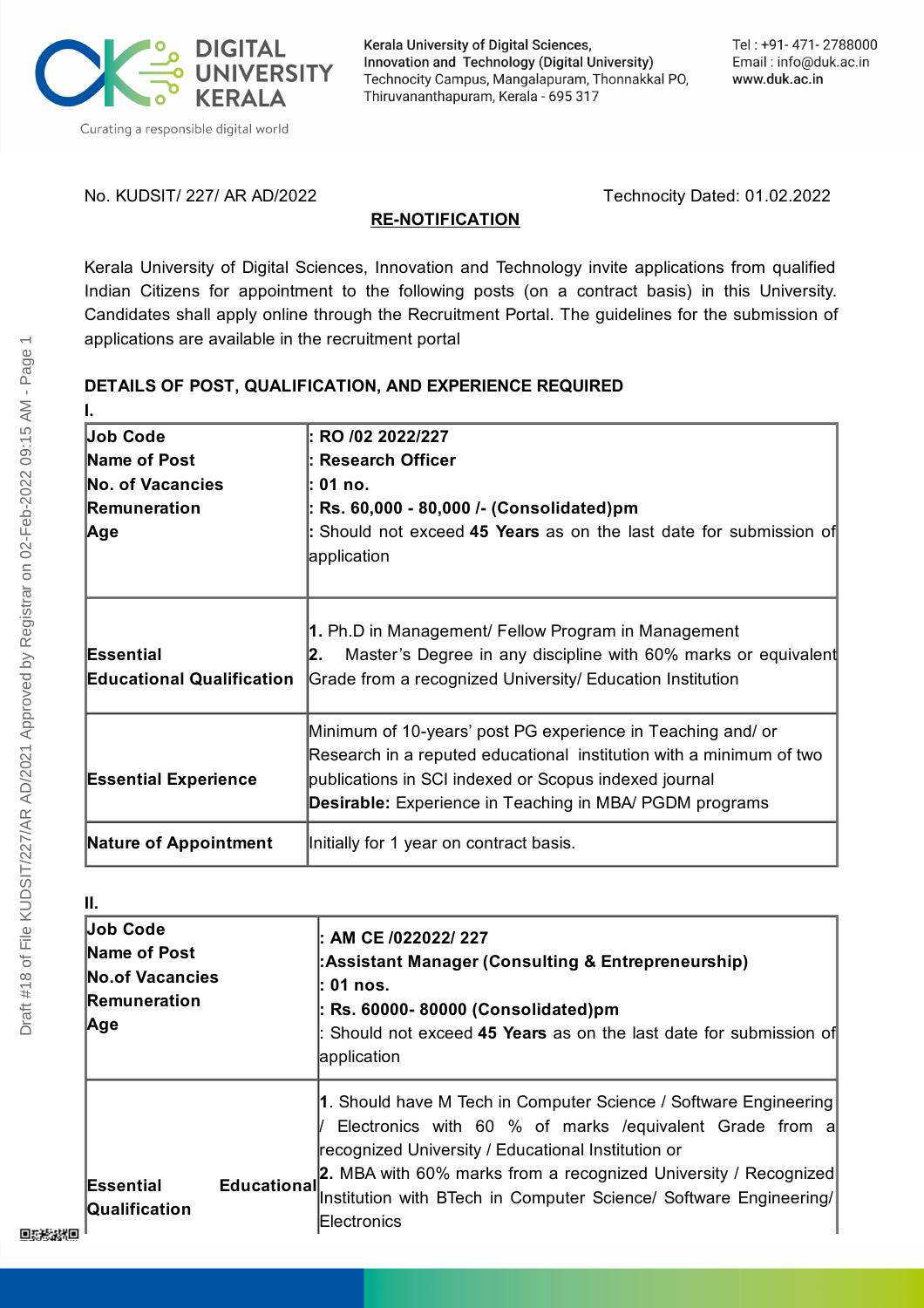| <b>Essential Experience</b> | 1. Minimum of 10-years' of relevant experience, out of which at least<br>3 years' should be in Industry<br>2. Excellent communication & Networking Skills<br><b>Desirable:</b> Prior work experience in handling Govt. projects |
|-----------------------------|---------------------------------------------------------------------------------------------------------------------------------------------------------------------------------------------------------------------------------|
| Nature of Appointment       | Initially for 1 year on contract basis.                                                                                                                                                                                         |

### **Age Relaxation for submission of application:**

I. 5 years for candidates belonging to SC/ ST and 3 years for OBC candidates **Mode of Selection:**

I. The selection will be based on an interview.

### **General Instructions**

- I. Scanned copy of the documents to prove age, qualifications, experience, etc. should be uploaded along with online application and originals to be produced as and when called for. **Applications without attaching the above documents shall be summarily rejected**. No further chance will be given for submitting the same.
- II. Candidates, who are in the service of the Government of India or any of the State Governments, etc. while applying, should obtain a No Objection Certificate from their Head of Office or Department and keep it with them. If candidates fail to produce the No Objection Certificate as and when called for, his/her candidature will stand canceled.
- III. Candidates should ensure that the particulars furnished by him/her are correct in all respects. **Anything not specifically claimed in the application against the appropriate field will not be considered at a later stage. No deviation whatsoever from the filled in data will be entertained.** In case it is detected at any stage of the recruitment that a candidate does not fulfill the eligibility norms and /or that he/she furnished any incorrect/false information or has suppressed any material fact, his/her candidature will stand cancelled. If suppression of material facts or furnishing of any incorrect/false information is detected even after appointment, his/her service is liable to be terminated.
- IV. Applications submitted without fulfilling the eligibility and other norms mentioned in this Notification as well as the instructions published in the Recruitment Portal of the University will be summarily rejected.
- V. Canvassing in any form will entail the cancellation of candidature

## **How to Apply:**

- i. Applications shall be submitted online latest on **15.02.2022.** The application form is available at **<https://www.duk.ac.in/careers>**.
- ii. The application fee shall be Rs. 200/- (Fee will be exempted for SC/ST/Differently-abled Candidate). The mode of payment is available in the recruitment portal.
- iii. The applications received after the last date fixed or the incomplete applications or the applications without filling the relevant field will be summarily rejected.